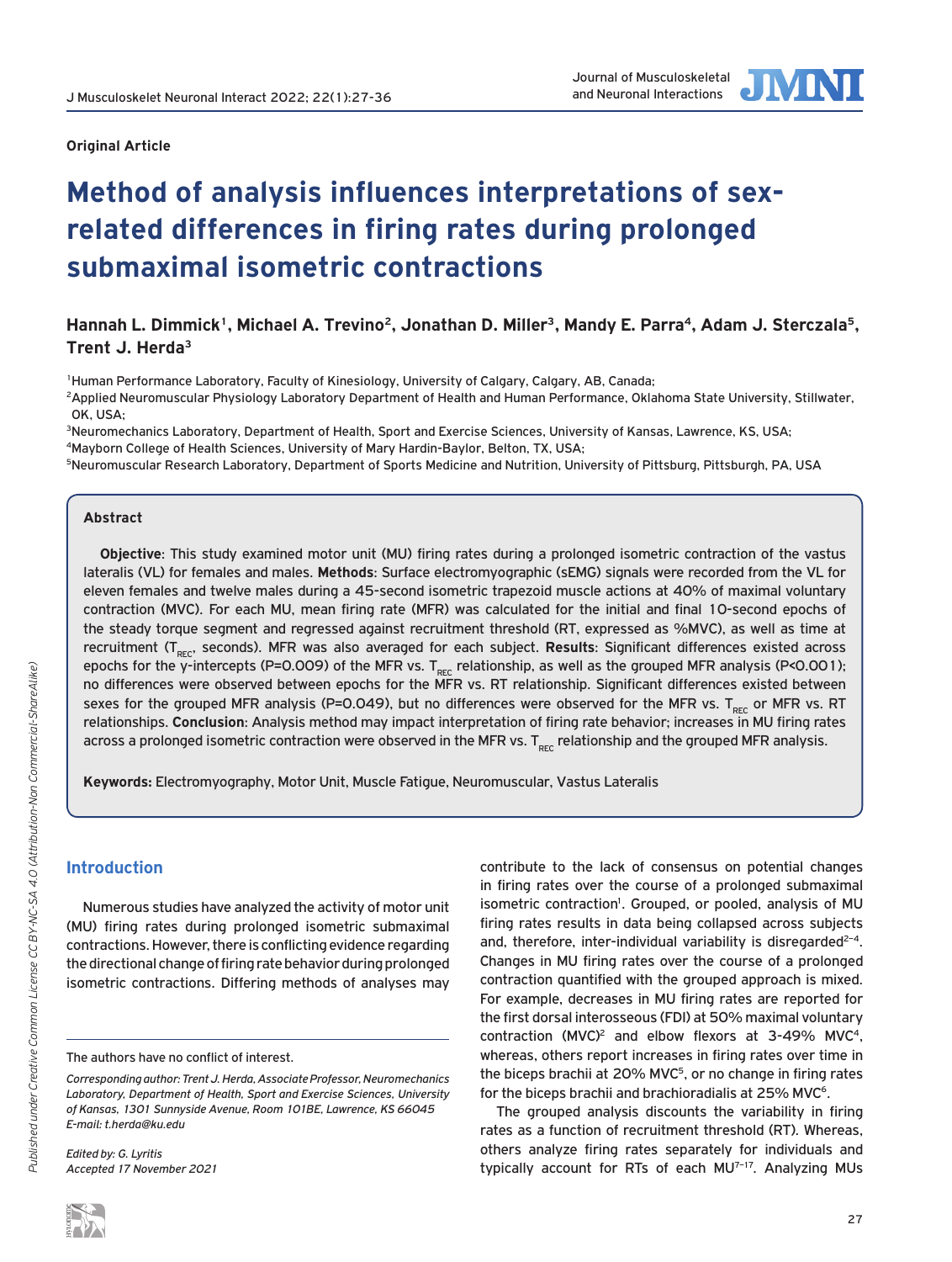separately for individuals and monitoring RTs typically results in the observation of increases in firing rates over the course of a prolonged contraction. This is observed for the vastus lateralis at 20%<sup>18</sup>, 30%<sup>19</sup>, and 50% MVC<sup>20</sup>.

Recently, researchers are applying linear regressions to the MU firing rate vs. RT relationships separately for individuals to quantify changes in firing rates $10,21,22$ . However, MUs recruited during the plateau/steady torque phase possess the same RT, which is common when the task requires subjects to perform prolonged contractions using a trapezoidal template. RT is an indirect marker of the physiological properties and, thus, MUs with differing firing rates and twitch forces would be assigned the same  $RT^{23}$ . Therefore it is common practice to exclude MUs recruited during the steady torque phase of a contraction from the overall analysis<sup>21,24</sup>. The excluded MUs are physiologically relevant and are needed to maintain the task. Therefore, it is necessary to define MUs by a continuous variable that can apply uniformly to all MUs required for maintenance of the task over time. Quantifying the firing rates relative to time at recruitment  $(T_{\text{per}})$  overcomes the limitations of using torque as a marker of recruitment and should be examined.

Literature on sex-related differences in MU firing rates during isometric contractions is also sparse and conflicting. When MUs are pooled across contractions and subjects, some studies report increases in firing rates for females in the tibialis anterior at 20-80% MVC $^{25}$  or no differences in the elbow flexors at 15% MVC<sup>26</sup>. When accounting for recruitment thresholds, no differences in firing rates at recruitment were reported for the vastus medialis during a contraction performed to 30% MVC<sup>27</sup>. In addition, Parra et al.<sup>28</sup> reports no differences for firing rates at steady torque in the FDI during a 10% MVC contraction. Nonetheless, it is unclear if there are sex-related differences in firing rates during prolonged isometric contractions of the leg extensors. Potentially, sex-related differences in firing rates may occur when recruitment of additional MUs during steady torque is required to maintain the task. Females have consistently displayed higher tolerance to fatigue in sustained submaximal contractions<sup>29</sup> and, therefore, may utilize different strategies for maintaining torque.

The primary purpose of this study is to understand changes in MU firing rates during a prolonged (45-second) contraction of the leg extensors and investigate potential differences in interpretations of changes in MU firing rates due to methods of analysis. MU firing rates will be examined disregarding inter-individual variability and separately for individuals. For the individual analyses, firing rates will be regressed against RT and  $T_{rec}$  to account for MUs recruited during the steady torque segment. A secondary purpose is to examine differences in MU firing rates between males and females during a prolonged contraction. It is hypothesized that the interpretation of changes in MU firing rates will differ among different analysis methods. It is hypothesized that no sex-related differences in MU firing rates will be present at the beginning of the prolonged contraction $27$ , however, sexrelated differences in MU firing rates may occur towards the end of the prolonged contraction as recruitment of higherthreshold MUs are required to maintain the task<sup>30-32</sup>.

## **Materials and methods**

## *Subjects*

Eleven healthy females (mean  $\pm$  SD, age = 19.82 $\pm$ 1.40 years, height = 164.86±6.34 cm, body mass = 63.19±10.64 kg) and 12 healthy males (age =  $20.25 \pm 1.86$  years, height = 179.63 $\pm$ 7.13 cm, body mass = 80.79 $\pm$ 12.84 kg) participated in this investigation. None of the participants had participated in any form of structured exercise program for the previous 6 months. None of the participants had any history of current or ongoing neuromuscular diseases or musculoskeletal injuries specific to the ankle, knee, or hip joints. This study was approved by the University's institutional review board for human subjects research (approval no. STUDY00002953) and was conducted in accordance with the *Declaration of Helsinki*. Each subject read and signed an informed consent form and completed a health status questionnaire prior to the study beginning.

### *Testing Timeline*

Participants attended two laboratory sessions. Visit 1 included the completion of a health history questionnaire and informed consent form and subjects became familiar with the isometric strength testing measurements, such as, submaximal isometric trapezoidal muscle action, and isometric maximal muscle action. Visit 2 included experimental isometric strength testing of the leg extensor.

## *Isometric Strength Testing*

Each participant was seated with restraining straps over the pelvis, trunk, and contralateral thigh, and the lateral condyle of the femur was aligned with the input axis of a Biodex System 3 isokinetic dynamometer (Biodex Medical Systems, Shirley, NY) in accordance with the Biodex User's Guide (Biodex Pro Manual, Applications/Operations, 1998). The thigh of the tested leg (right) was not secured because of the surface EMG electrode, as previously done<sup>33-35</sup>. Isometric leg extensor strength assessment was performed on the right leg at a flexion of 90°. Isometric strength for the right leg extensor muscles was measured using the torque signal from the Biodex System 3 isokinetic dynamometer.

During the experimental trial, participants performed three isometric MVCs with strong verbal encouragement for motivation followed by one submaximal isometric trapezoid muscle action at 40% relative to the maximum recorded MVC strength. The highest torque output for visit 2 determined the maximal torque output for each participant and the torque level for the 40% MVC submaximal isometric trapezoid muscle actions for the isometric strength testing. For the isometric trapezoid muscle action, the torque increased at 10% MVC/s to the desired torque level, where it was held during a 45 s plateau and then decreased to baseline at a rate of -10%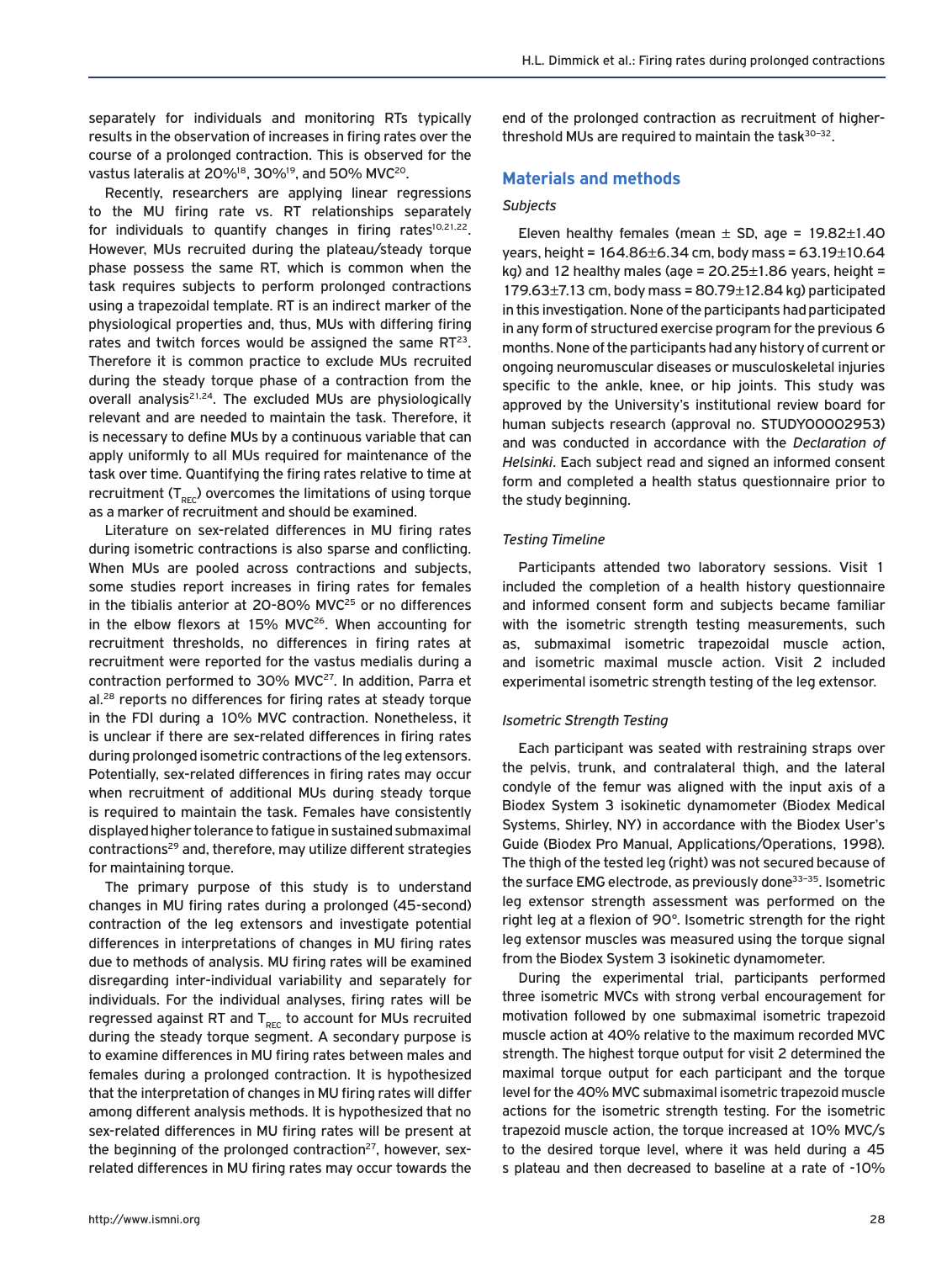

**Figure 1.** Left: The torque overlaid on the motor unit (MU) firing times (vertical lines) recorded during the prolonged isometric muscle action for one subject. Right: The mean firing rate (MFR, pps) vs. recruitment threshold (RT, expressed as percentage of maximal voluntary contraction [%MVC]) and MFR vs. time at recruitment (T<sub>REC</sub>, s) for one subject. The light grey symbols represent MUs recruited during steady torque that were not included in the MFR vs. RT relationship but were included in the MFR vs. T<sub>REC</sub> relationship. Dashed lines represent trendlines plotted to y-axis to demonstrate differences in y-intercepts.

MVC/s (Figure 1). Therefore, the duration of the contraction was 53 seconds. Participants were instructed to maintain their torque output as close as possible to the target torque presented digitally in real time on a computer monitor. Torque outputs were visually inspected for adherence in real time<sup>32</sup>. The participant would perform the contraction again if the torque output was observed to deviate (>3%) from the template in accordance with previous research<sup>36</sup>. However, no subject needed to repeat the 40% MVC. Template adherence for the epochs chosen for MU analyses is presented in the results.

## *EMG Recording*

During the isometric muscle action, sEMG signals were recorded from the VL using a 5-pin surface array sensor (Delsys, Boston, MA). The pins have a diameter of 0.5 mm and were positioned at the corners of a 5 x 5 mm square, with the fifth pin in the center. Prior to sensor placement, the surface of the skin was prepared by shaving, removing superficial dead skin with adhesive tape (3M, St Paul, MN), and sterilizing with an alcohol swab. The sensor was placed over the VL muscle at 50% of the distance between the greater trochanter and the lateral condyle of the femur with adhesive tape. Our sensor location was different from that suggested by Zaheer et al.<sup>37</sup>, however, the MU yields from this location tend to be similar or higher<sup>32,36</sup>. The reference electrode was placed over the left patella. The signals from four pairs of the sensor electrodes were differentially amplified and filtered with a bandwidth of 20 Hz to 9.5 kHz. The signals were sampled at 20 kHz and stored on a computer for off-line analysis.

#### *EMG Decomposition*

For detailed information regarding the signal processing of the EMG signals, refer to De Luca et al.<sup>38</sup> and Nawab et al.39. Action potentials (APs) were extracted into firing events of single MUs from the four separate EMG signals via the precision decomposition algorithm as described by De Luca et al.<sup>38</sup>. This algorithm is designed for decomposing EMG signals into their constituent MUAP trains. The PD III algorithm is a valid<sup>38,40,41</sup> method for quantifying firing events. The accuracy of the decomposed firing instances was first tested with the reconstruct-and-test procedure<sup>42</sup>. Only MUs with >90% accuracies were used for further analysis.

Secondarily, a spike trigger average (STA) protocol was performed to validate the firing times and AP waveforms triggered by the PD III algorithm $43-46$ . The derived firing times from the PD III algorithm were used to spike trigger average the 4 raw EMG signals. MUs that possessed high correlations (r>0.7) across the 4 channels between the PD III algorithm and the STA-derived AP waveforms, as well as low coefficients of variation (CoV<0.3) for the STA-derived peakto-peak amplitudes across time were used for analysis<sup>45</sup>.

Importantly, it is possible to observe MUAP waveforms from trigger events that appear valid but do not correspond with actual MU discharges $47$ . To ensure that all identified MUAP waveforms were valid, we added small amounts of Gaussian noise (1% of the SD of the interspike interval for each MU) to the identified firing times of each MU<sup>43,44,46</sup>. This produced a small, random shift in the firing times to create a set of noise-adjusted MUAP waveforms. Correlations were performed between the noise-adjusted MUAP waveforms created from the raw EMG signals and the MUAP waveforms derived from the firing times triggered by the PD III algorithm. Another correlation was performed between the noiseadjusted MUAP waveforms and the STA waveforms. If the MUAP waveforms triggered by the PD III algorithm are valid, the correlation between the noise-adjusted MUAP waveforms and STA waveforms will decrease significantly<sup>43,46</sup>.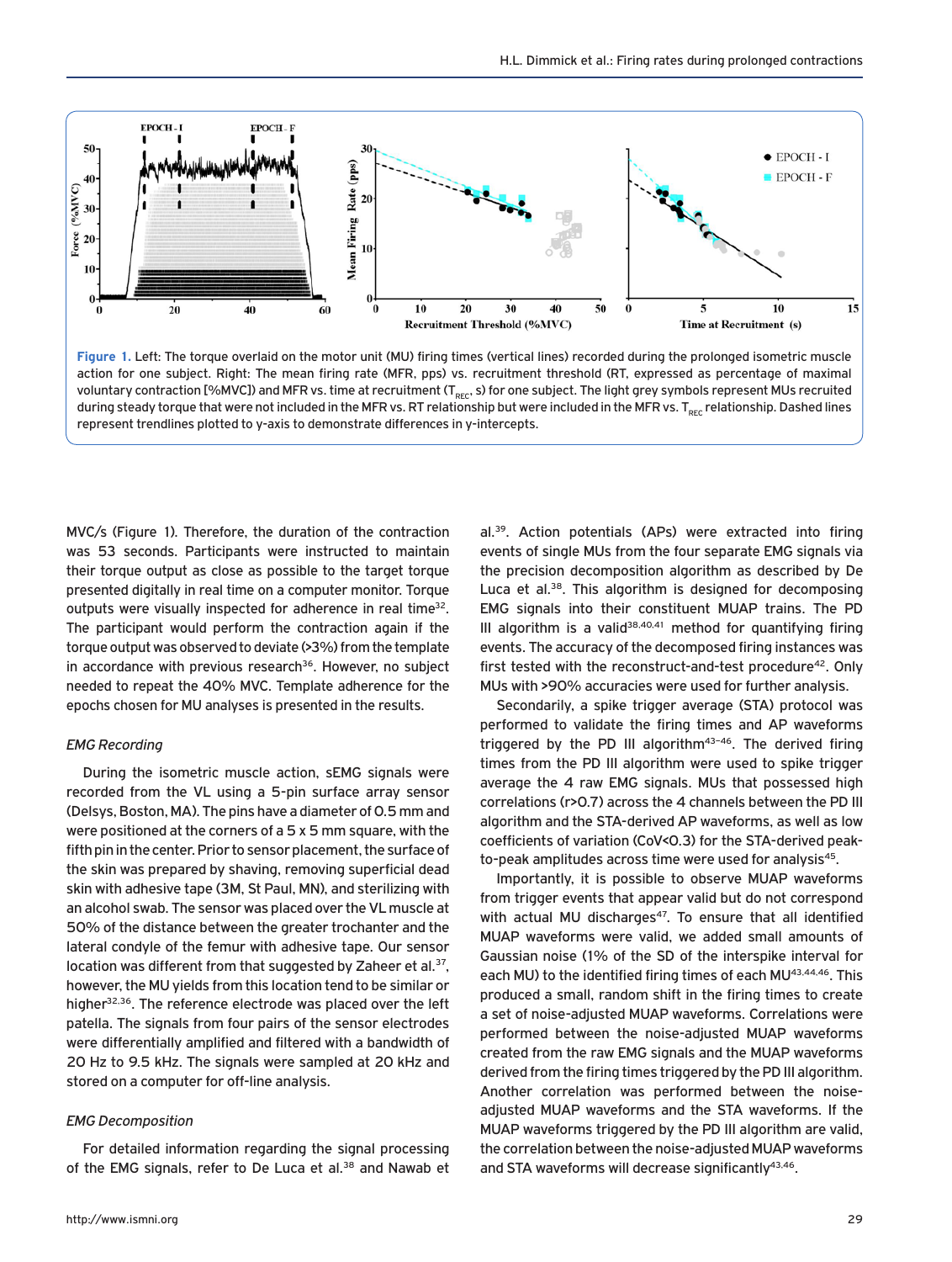**Table 1.** Motor unit (MU) counts and recruitment ranges as a function of recruitment threshold (expressed as percentage of maximal voluntary contraction [%MVC]) and time (s) for MUs recruited during the initial linear increasing segment of the muscle action. \* Indicates significant difference from initial epoch (P<0.05).

| <b>Epoch</b> | <b>Sex</b>     | <b>MU Count</b>     | <b>Recruitment Range (%MVC)</b>    | <b>Recruitment Range (s)</b>      |
|--------------|----------------|---------------------|------------------------------------|-----------------------------------|
|              | <b>Females</b> | $34.18 \pm 8.82$    | $6.19 \pm 5.72 - 32.39 \pm 5.60$   | $0.87 \pm 0.56 - 3.47 \pm 0.41$   |
|              | Males          | $31.92 \pm 9.98$    | $8.15 \pm 6.10 - 33.83 \pm 3.90$   | $1.10 \pm 0.77 - 3.81 \pm 0.79$   |
|              | Total          | $33.00 + 9.30$      | $7.21 \pm 5.87 - 33.14 \pm 4.74$   | $0.99 \pm 0.67 - 3.65 \pm 0.65$   |
|              | <b>Females</b> | $32.18 \pm 7.68$    | $6.19 \pm 5.72 - 30.18 \pm 4.73$   | $0.87 \pm 0.56 - 3.35 \pm 0.36$   |
|              | <b>Males</b>   | $28.00 \pm 10.23^*$ | $8.15 \pm 6.10 - 30.80 \pm 5.64$   | $1.10 \pm 0.77 - 3.48 \pm 0.80^*$ |
|              | Total          | $30.00 + 9.15*$     | $7.21 \pm 5.87 - 30.50 \pm 9.15^*$ | $0.99 \pm 0.67 - 3.42 \pm 0.62^*$ |

For the prolonged contraction, two epochs were analyzed: (1) the initial 10-second interval during the constant torque segment (~2-12 s) of the contraction (I), and (2) the final 10-second interval during the constant torque segment (~33- 43 s) of the contraction (F). For each MU, 4 parameters were extracted from the firing rate data: (1) MFR during the initial epoch (MFR-I, pulses per second [pps]), (2) MFR during the final epoch (MFR-F, pulses per second [pps]), (3)  $T_{rec}$  (s), and (4) RT (expressed as %MVC) (Figure 1). MFR was calculated as the average of the instantaneous discharge rates for each designated epoch of steady torque.  $T_{rec}$  was calculated as the initial time point at which a MU was recruited, with the start of the ramp segment of the contraction considered zero seconds. An average 0.10 s epoch of force beginning at the first discharge of the MU was selected as the RT for the MU.

# **Statistical Analysis**

For the subjects' demographic data, independent t-tests were used to determine potential differences between sex for body mass, height, age, and isometric MVC strength. For the MU data, linear regressions were performed on the (1) MFR-I vs.  $T_{\text{rec}}$  and (2) MFR-F vs.  $T_{\text{rec}}$ , (3) MFR-I vs. RT, and (4) MFR-F vs. RT relationships. For the MFR vs. RT relationships, MUs recruited during the steady torque were excluded from analysis. Slope and y-intercept values were calculated for each linear relationship. Potential significant interactions between sex and epoch for the slopes and y-intercepts of the MFR vs.  $T_{\text{rec}}$  and MFR vs. RT relationships were analyzed with two-way ANOVAs (sex [male vs. female] x epoch [I vs. F]).

In addition, analyses were performed on MFRs without considering inter-individual variability and recruitment positions similar to previous studies<sup>4,48,49</sup>. Thus, firing rates were grouped or pooled across individuals for each epoch. For this analysis, the MFR was calculated for each subject by averaging the firing rates of all active MUs at each epoch. A two-way ANOVA (sex [male vs. female] x epoch [I vs. F]) was performed on the grouped MFRs.

When appropriate, follow-up analyses for the ANOVA models were performed using independent or dependent samples t-tests with Bonferroni corrections. For all individual relationships, slopes and y-intercepts were calculated using Microsoft Excel version 2016 (Microsoft, Redmond, WA). Additional tests included post-hoc power analysis (1-β) and measures of effect size: partial eta squared ( $\eta^2_{\;\rho}$ ) for ANOVAs and Cohen's *d* for t-tests. The level of significance was set at P≤0.05 for the statistical tests. Statistical analyses were performed using SPSS version 26 (IBM Corp., Armonk, New York).

# **Results**

## *Subject data*

There were no significant differences between sexes for age (females =  $19.82 \pm 1.40$  yrs, males =  $20.25 \pm 1.86$  yrs; P=0.540, *d*=0.260). However, significant differences did exist between sexes for height (females = 164.86±6.34 cm, males = 179.63±7.13 cm; P<0.001, *d*=2.181), body mass (females = 66.19±10.64 kg, males = 80.79±12.84 kg; P=0.002, *d*=1.486), and isometric MVC strength (females= 122.59±28.34 N, males = 218.38±63.30 N; P<0.001, *d*=1.923).

## *Isometric strength testing*

All subjects maintained the required relative torque output throughout the contractions. For females, the mean torque output for epochs 1 and 2 were  $41.14 \pm 1.28\%$  MVC and  $40.34 \pm 2.39\%$  MVC, respectively. For males, the mean torque output for epochs 1 and 2 were  $40.86 \pm 1.24\%$ MVC, and  $40.73 \pm 1.48\%$  MVC, respectively. There were no significant differences between epochs or sexes.

## *MU data*

MU counts and recruitment ranges are presented in Table 1. All relationships possessed RT ranges >15% MVC. We did not record MUs being recruited during steady torque for most subjects, however, we did for 3 female and 5 male subjects. The  $T_{\text{pre}}$  ranges were from 3.9 $\pm$ 0.2 to 6.7 $\pm$ 4.8 s and 4.5 $\pm$ 0.7 to 8.4±3.3 s during the steady torque segment for females and males, respectively. The remaining subjects did not have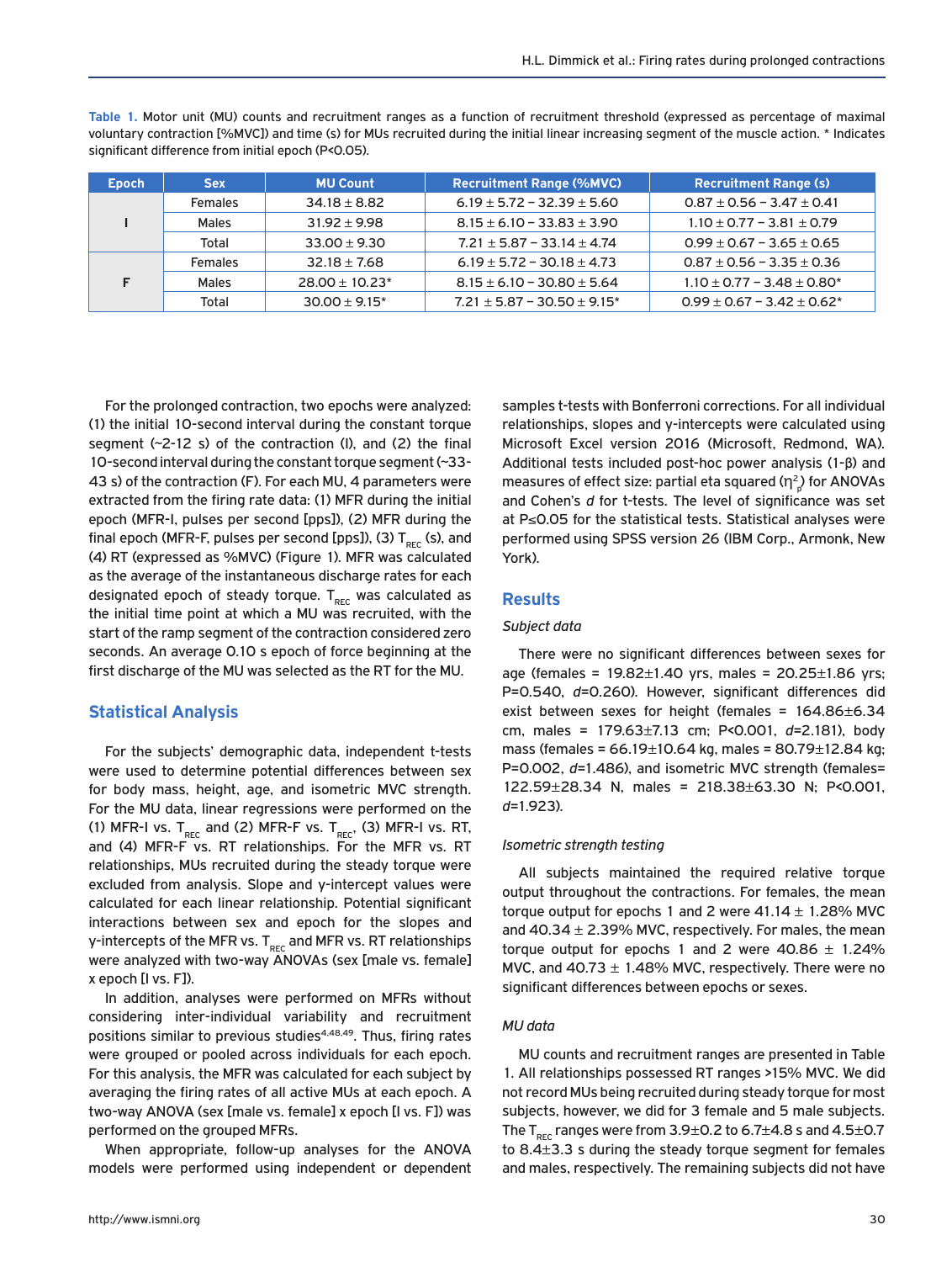

**Figure 2. Means and standard deviations for slopes and y-intercepts of the mean firing rate (MFR, pps) vs. time at recruitment (T<sub>prc</sub>, s)** relationship. \* Indicates significant differences between epochs (P<0.05)



MUs decomposed that were recruited during the steady torque segment. The MFR vs.  $T_{rec}$  relationships for each subject were significant and possessed negative slopes (I: *r*= -0.94±0.04; F: *r*=-0.91±0.06). The MFR vs. RT relationships for each subject were also significant and possessed negative slopes (I: *r*=-0.95±0.02; F: *r*=-0.92±0.06).

## *MFR vs.* T<sub>REC</sub> relationship

For the MFR vs.  $T_{rec}$  relationships, there were no significant two-way interactions (sex  $\times$  epoch) or main effects for slope (P=0.409–0.756, 1-β=0.06–0.127,  $\eta_{\rm p}^2$ =0.005–0.033). There were no significant two-way interactions or main effect for sex for the y-intercepts  $(P=0.363-0.932, 1-\beta=0.051-0.144,$  $_p = 0 - 0.04$ ). However, there was a significant main effect for epoch for the y-intercepts (P=0.009, 1-β=0.790, η<sup>2</sup><sub>,</sub>=0.286) (Figure 2). The final epoch (25.03±0.6 pps/s) was greater than the

initial epoch (23.50±0.6 pps/s) collapsed across sex.

## *MFR vs. RT relationship*

For the MFR vs. RT relationships, there were no significant two-way interactions (sex  $\times$  epoch) or main effects for slope  $(P=0.215-0.617, 1-\beta=0.077-0.231, \eta^2=0.012-0.072)$ or y-intercepts (P=0.059-0.792, 1-β=0.058-0.478,  $η<sup>2</sup><sub>p</sub>$ = 0.003–0.160) (Figure 3).

## *Grouped MFR analysis*

For the grouped MFR analysis, there were no significant two-way interaction (sex × epoch; P=0.761, 1-β=0.06,  $\eta_{\rm p}^2$ =0.004). However, there were main effects for sex (P=0.049, 1-β=0.514,  $\eta^2 P = 0.172$ ) and epoch (P<0.001, 1-β=0.998,  $η<sup>2</sup><sub>p</sub>$ =0.547) (Figure 4). Females (18.8±0.5 pps) possessed greater firing rates than males (17.4±0.5 pps)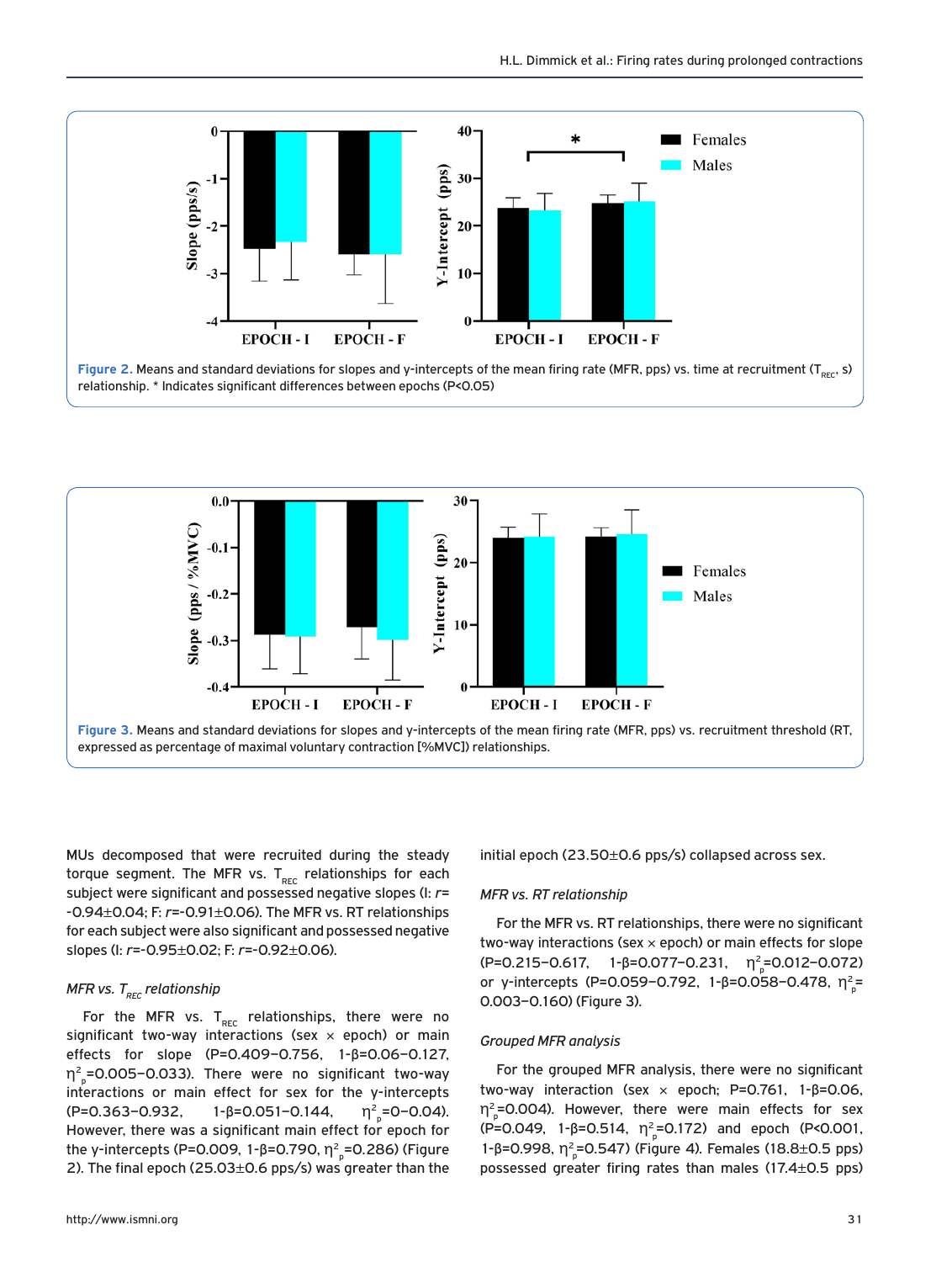

collapsed across epochs and the final epoch  $(18.6\pm0.3 \text{ pps})$ was greater than the initial epoch (17.5±0.4 pps) collapsed across sex.

## **Discussion**

A major finding of this study was that analysis methods that included MUs recruited during steady torque indicated increases in MU firing rates over the course of the contraction. Additionally, sex-related differences in firing rates were only observed when MUs were grouped across subjects and recruitment thresholds were not considered. Therefore, conclusions regarding underlying physiological mechanisms that are responsible for time-related changes or differences between populations for MU firing rates may be biased as a function of statistical methods.

An orderly pattern of firing rates is evident with strong relationships (*r*>0.90) when MFRs are regressed against RT separately for individuals and contractions. The earlierrecruited lower-threshold MUs achieved higher firing rates in comparison to the later-recruited higher-threshold MUs during each epoch (Figure 5A). Similarly, strong relationships (*r*>0.90) were observed when MFRs were regressed against  $T<sub>RFC</sub>$ . Therefore, MUs recruited during the steady torque segment (latest-recruited) possessed lower firing rates than the already recruited MUs (Figure 5B). The MFR vs.  $T<sub>rec</sub>$  relationships demonstrate a clear organized firing rate scheme throughout the contraction despite the recruitment of additional MUs.

The MFR vs.  $T_{rec}$  relationships indicated that MU firing rates increased to maintain required torque output during the prolonged contractions. The y-intercepts increased significantly from the beginning of the prolonged contraction to the end (Figure 2), but the slopes were not significantly different, indicating that MU firing rates increased in a relatively uniform manner. These findings support the previously modeled rightward shift in the operating point of the muscle<sup>50</sup>. However, the main effect for y-intercepts across epoch was driven largely by males (I=23.21±3.65 pps, F=25.22±3.73 pps, P=0.034) (Figure 2). No increases were observed for females (I=23.80±2.08 pps, F=24.83±1.72 pps, P=0.123), which could imply that the task was insufficient to elicit fatigue in females. Evidence for this comes from the observation that females exhibit greater resistance to fatigue during sustained isometric contractions through sex-related neural and muscular mechanisms, as described by Hunter<sup>29</sup>.

In contrast, there were no changes observed in the MFR vs. RT relationships during the prolonged contraction, as indicated by the absence of differences in slopes or y-intercepts between epochs. The MFR vs. RT relationships are often used to decipher differences in MU activity as a function of contraction intensity<sup>9,10,51</sup>, populations<sup>24,36,51-53</sup>, and interventions<sup>33,35,54</sup>. However, in this context the relationship is limited since MUs recruited during steady torque are assigned similar RTs and, therefore, MUs recruited during steady torque must be excluded from analysis. RTs typically provide information about differences in the properties of the MUs, such as, firing rates<sup>55,56</sup>. In this instance, similar RTs would be assigned to MUs recruited well into steady torque that may possess different properties (i.e., lower firing rates)<sup>23,50</sup> (Figure 1). However, while there was no significant change for the y-intercepts across epoch, the effect size would suggest a moderate-to-strong magnitude of increase ( $\eta^2_{\text{p}}$ =0.160) in the y-intercepts from the beginning  $(24.08 \pm 2.86 \text{ pps})$  to the end  $(24.43 \pm 2.91 \text{ pps})$ of the prolonged contraction (Figure 3), unlike for the slopes. Nevertheless, the MFR vs. RT relationships were not sensitive to changes in MU firing rates that were occurring during the prolonged contraction (Figure 3).

A third analysis method uses a grouped approach by pooling all subjects and MUs together<sup>4,48,49</sup>. This allows inclusion of MUs recruited during steady torque and avoids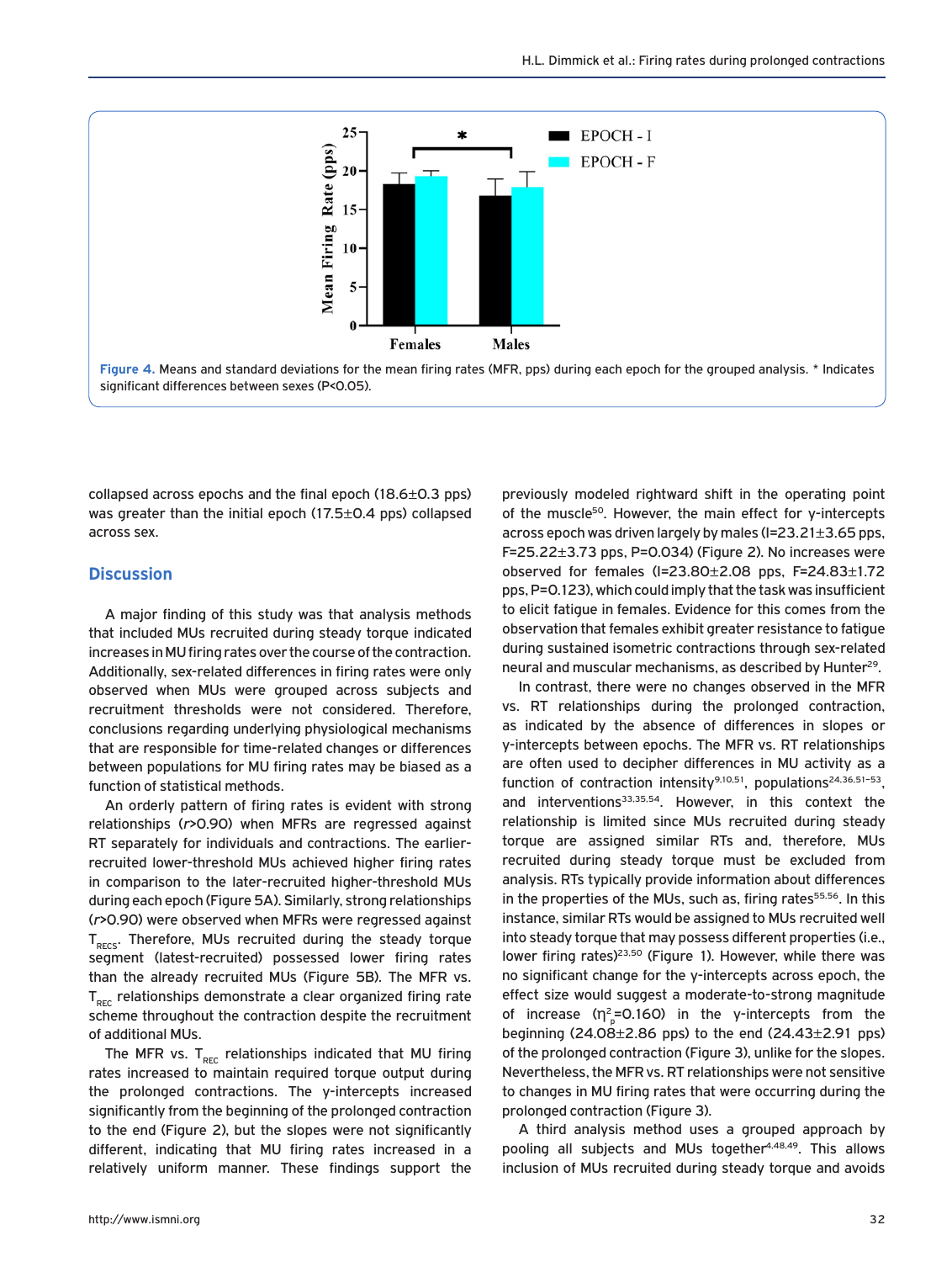

**Figure 5.** Regression lines representing the (A) mean firing rate (MFR, pps) vs. recruitment threshold (RT, expressed as percentage of maximal voluntary contraction [%MVC]) and (B) MFR vs. time at recruitment (T<sub>REC</sub>, s) relationships for females and males. The regression lines were plotted within the recorded MU recruitment range for each subject.



issues with similar RTs. In this study, using this approach resulted in increases in firing rates across the prolonged contraction, similarly to the increase in y-intercepts observed in the MFR vs.  $T_{rec}$  relationships (Figure 4). These findings reflect the results reported by Dorfman et al.<sup>5</sup>, who demonstrated increases in firing rates from the beginning to end of prolonged contractions in the biceps brachii at 20% MVC. In contrast, other studies reported decreases<sup>2,57</sup> or no changes<sup>6</sup> in firing rates from the beginning to end of prolonged contractions in the FDI at 50% MVC, rectus femoris at 17- 35% MVC, and brachioradialis at 25% MVC, respectively. The grouped analysis method discounts information about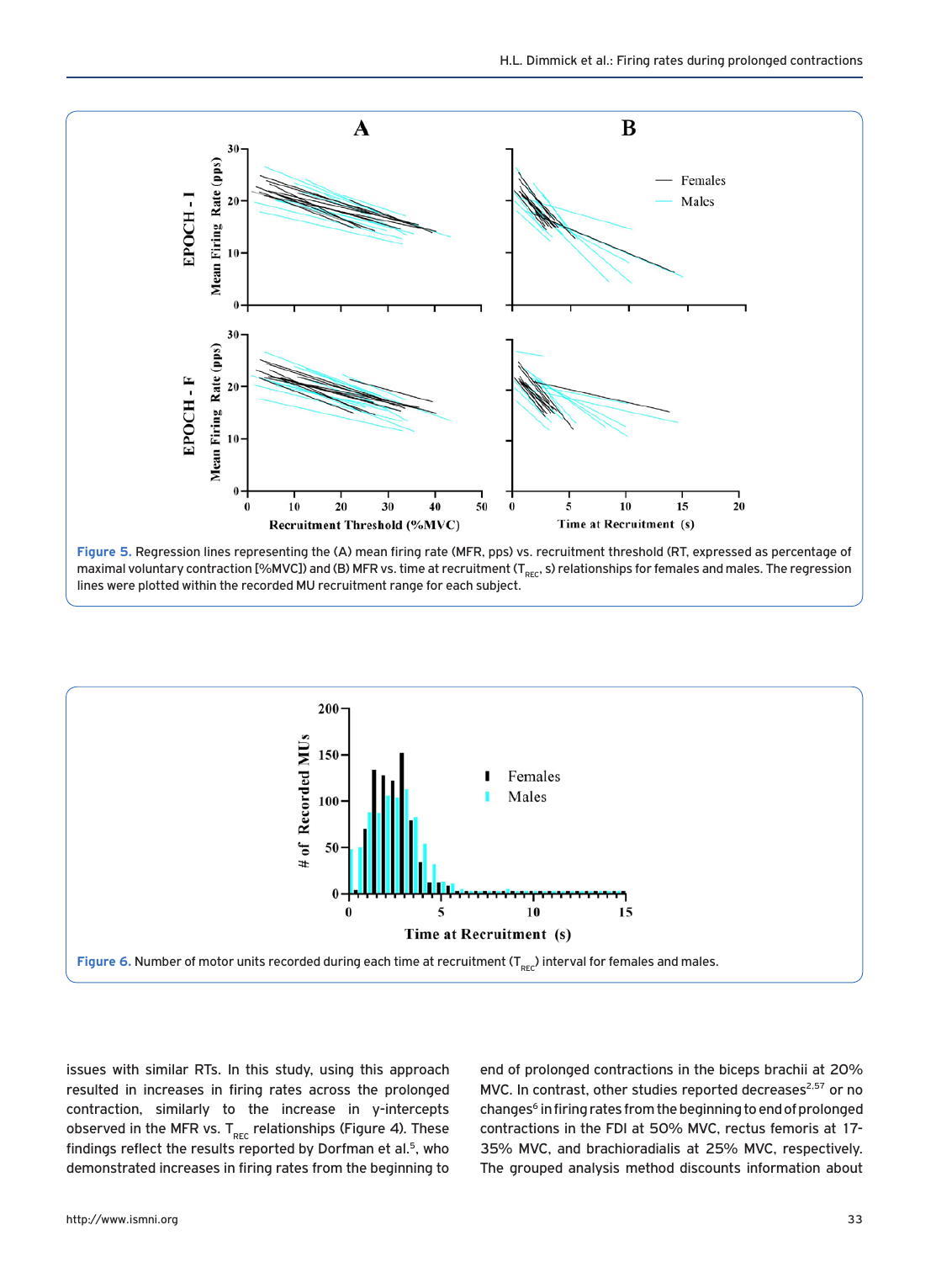RTs and individuals. Therefore, an individual could have a disproportionately strong influence on the average firing rate based on the range of MUs recorded (RT range= 5 to 25% vs. 25 to 40% MVC). Additionally, using this approach obscures any ability to discern whether changes in firing rates are due to change in recruitment or discharge rates. Thus, the inconsistences among studies could be the result of not accounting for variability as a function of individuals and RTs.

An additional finding of this study was that there were no significant sex-related differences in firing rates via the calculated relationships. However, females had greater firing rates for the MFR grouped analysis. This is similar to previously reported findings by Inglis and Gabriel<sup>25</sup>, which found that females demonstrated higher firing rates across submaximal contraction intensities (20-80%) using a grouped analysis. However, this finding contrasts with Harwood et al.<sup>26</sup>, which found no significant differences between males and females at 15% MVC while also using a grouped analysis. Additionally, when accounting for recruitment threshold, Parra et al.<sup>28</sup> reported no sex-related differences in the MFR vs. RT relationships for the FDI at 10% MVC, and Peng et al.<sup>31</sup> found no differences in the vastus medialis at 30% MVC. For the present study, the difference between sexes observed in the grouped relationships could potentially be attributed to differences in sampling rather than the physiological characteristics of MUs (Figure 6). Referring to Figure 6, there was a greater likelihood of recording MUs that were recruited earlier for the females (mean  $T_{rec}$ =2.27 $\pm$ 1.19 seconds) than males (mean  $T_{rec}$ =2.72 $\pm$ 1.61 seconds). Sixty percent and 47% of MUs for females and males were recruited prior to the group mean of 2.51 seconds and, thus, illustrate the greater propensity to record earlier recruited MUs for the females. MUs activated earlier during the contraction possessed greater firing rates in comparison to the later recruited MUs. Therefore, sampling differences of the recruited MU pool could be the primary explanation for differences between sexes rather than physiological mechanisms.

A limitation of this study was that only one muscle (VL) was studied. However, a previous investigation has noted no differences in the temporal trends in activation between different leg extensor muscles during a prolonged submaximal contraction (50% MVC)<sup>58</sup>. Likewise, Adam and DeLuca<sup>18</sup> found that during prolonged isometric contractions of the knee extensors at 20% MVC, relative force contributions from VL agonists and antagonists remained constant throughout the duration of the contractions.

In summary, differences in MU firing rates were observed across the duration of a prolonged contraction when analysis included MUs recruited during steady torque (i.e. grouped analysis and MFR vs.  $T_{rec}$  analysis). In contrast, no changes in MU firing rates were observed when MUs were identified by RT. This represents two novel findings: (1) MU firing rates increase over the course of prolonged contractions and (2) analysis method significantly impacts the interpretation of MU firing rate behavior. We contend that firing rate analysis performed via MFR vs. T<sub>REC</sub> relationship analysis presents the best option to make detailed observations of firing rate behavior over the course of prolonged contractions. It allows for observations of (1) differences in the properties of individual MUs and (2) the ability to include MUs that are recruited during steady torque. Additionally, sex-related differences were only observed when performing analysis on grouped contractions where sampling bias may be a concern.

#### *Funding*

*This work was supported by in part by a National Strength and Conditioning Association Foundation (NSCAF) Graduate Research Doctoral Grant (no. FND0074499).* 

#### *Acknowledgements*

*The authors thank the undergraduate and graduate research assistants in the Neuromechanics Laboratory for their assistance in performing the experiments.* 

### **References**

- 1. Garland SJ, Enoka RM, Serrano LP, Robinson GA. Behavior of motor units in human biceps brachii during a submaximal fatiguing contraction. J Appl Physiol 1994; 76(6):2411–9.
- 2. Carpentier A, Duchateau J, Hainaut K. Motor unit behaviour and contractile changes during fatigue in the human first dorsal interosseus. J Physiol 2001; 534(3):903–12.
- 3. Klein CS, Ivanova TD, Rice CL, Garland SJ. Motor unit discharge rate following twitch potentiation in human triceps brachii muscle. Neurosci Lett 2001; 316(3):153–6.
- 4. Mottram CJ, Jakobi JM, Semmler JG, Enoka RM. Motor-Unit Activity Differs With Load Type During a Fatiguing Contraction. J Neurophysiol 2005;93(3):1381–92.
- 5. Dorfman LJ, Howard JE, McGill KC. Triphasic behavioral response of motor units to submaximal fatiguing exercise. Muscle Nerve 1990;13(7):621–8.
- 6. Maton B, Garnet D. The fatigability of two agonistic muscles in human isometric voluntary submaximal contraction: an EMG study. Eur J Appl Physiol 1989; 58(4):369–74.
- 7. Bigland B, Lippold OCJ. Motor unit activity in the voluntary contraction of human muscle. J Physiol 1954; 125(2):322–35.
- 8. De Luca CJ, LeFever RS, McCue MP, Xenakis AP. Behaviour of human motor units in different muscles during linearly varying contractions. J Physiol 1982;329(1):113–28.
- 9. De Luca CJ, Contessa P. Hierarchical control of motor units in voluntary contractions. J Neurophysiol 2012; 107(1):178–95.
- 10. De Luca CJ, Hostage EC. Relationship Between Firing Rate and Recruitment Threshold of Motoneurons in Voluntary Isometric Contractions. J Neurophysiol 2010;104(2):1034–46.
- 11. Kanosue K, Yoshida M, Akazawa K, Fujii K. The Number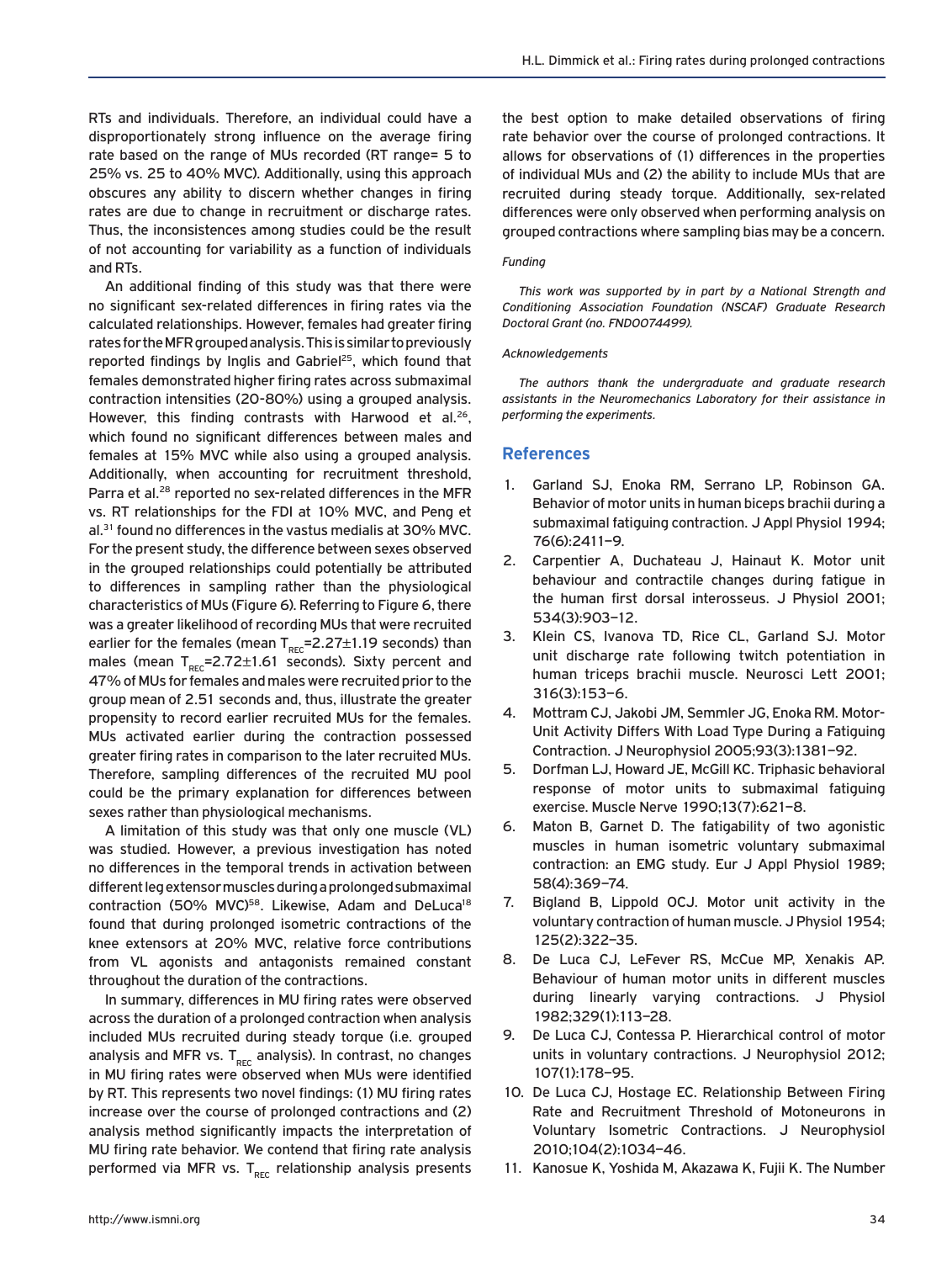of Active Motor Units and Their Firing Rates in Voluntary Contraction of Human Brachialis Muscle. Jpn J Physiol 1979;29(4):427–43.

- 12. Masakado Y, Kamen G, De Luca CJ. Effects of percutaneous stimulation on motor unit firing behavior in man. Exp Brain Res 1991;86(2):426–32.
- 13. Masakado Y. Motor Unit Firing Behavior in Man. Keio J Med 1994;43(3):137–42.
- 14. Masakado Y, Akaboshi K, Nagata M, Kimura A, Chino N. Motor unit firing behavior in slow and fast contractions of the first dorsal interosseous muscle of healthy men. Electroencephalogr Clin Neurophysiol Mot Control 1995;97(6):290–5.
- 15. McGill KC, Lateva ZC, Marateb HR. EMGLAB: An interactive EMG decomposition program. J Neurosci Methods 2005;149(2):121–33.
- 16. Stashuk D, De Bruin H. Automatic decomposition of selective needle-detected myoelectric signals. IEEE Trans Biomed Eng 1988;35(1):1–10.
- 17. Tanii J, Kato M. Firing rate of individual motor units in voluntary contraction of abductor digiti minimi muscle in man. Exp Neurol 1973;40(3):771–83.
- 18. Adam A, De Luca CJ. Firing rates of motor units in human vastus lateralis muscle during fatiguing isometric contractions. J Appl Physiol 2005;99(1):268–80.
- 19. Contessa P, De Luca CJ, Kline JC. The compensatory interaction between motor unit firing behavior and muscle force during fatigue. J Neurophysiol 2016; 116(4):1579–85.
- 20. Bigland-Ritchie B, Cafarelli E, Vollestad NK. Fatigue of submaximal static contractions. Acta Physiol Scand 1986;128(Suppl 556):137–48.
- 21. Miller JD, Herda TJ, Trevino MA, Sterczala AJ, Ciccone AB. Time-related changes in firing rates are influenced by recruitment threshold and twitch force potentiation in the first dorsal interosseous: Recruitment threshold, potentiation and motor unit firing rates. Exp Physiol 2017;102(8):950–61.
- 22. Stock MS, Beck TW, Defreitas JM. Effects of fatigue on motor unit firing rate versus recruitment threshold relationships: Motor Unit Fatigue. Muscle Nerve 2012; 45(1):100–9.
- 23. Potvin JR, Fuglevand AJ. A motor unit-based model of muscle fatigue. Haith AM, editor. PLOS Comput Biol 2017;13(6):e1005581.
- 24. Miller JD, Sterczala AJ, Trevino MA, Wray ME, Dimmick HL, Herda TJ. Motor unit action potential amplitudes and firing rates during repetitive muscle actions of the first dorsal interosseous in children and adults. Eur J Appl Physiol 2019;119(4):1007–18.
- 25. Inglis JG, Gabriel DA. Sex differences in motor unit discharge rates at maximal and submaximal levels of force output. Appl Physiol Nutr Metab 2020; 45(11):1197–207.
- 26. Harwood B, Cornett KMD, Edwards DL, Brown RE, Jakobi JM. The effect of tendon vibration on motor unit activity, intermuscular coherence and force steadiness

in the elbow flexors of males and females. Acta Physiol 2014;211(4):597–608.

- 27. Tenan MS, Peng Y-L, Hackney AC, Griffin L. Menstrual Cycle Mediates Vastus Medialis and Vastus Medialis Oblique Muscle Activity: Med Sci Sports Exerc 2013; 45(11):2151–7.
- 28. Parra ME, Sterczala AJ, Miller JD, Trevino MA, Dimmick HL, Herda TJ. Sex-related differences in motor unit firing rates and action potential amplitudes of the first dorsal interosseous during high-, but not low-intensity contractions. Exp Brain Res 2020;238(5):1133–44.
- 29. Hunter SK. Sex Differences and Mechanisms of Task-Specific Muscle Fatigue: Exerc Sport Sci Rev 2009; 37(3):113–22.
- 30. Martin PG, Rattey J. Central fatigue explains sex differences in muscle fatigue and contralateral crossover effects of maximal contractions. Pflüg Arch - Eur J Physiol 2007;454(6):957–69.
- 31. Peng Y-L, Tenan MS, Griffin L. Hip position and sex differences in motor unit firing patterns of the vastus medialis and vastus medialis oblique in healthy individuals. J Appl Physiol 2018;124(6):1438–46.
- 32. Trevino MA, Sterczala AJ, Miller JD, Wray ME, Dimmick HL, Ciccone AB, et al. Sex-related differences in muscle size explained by amplitudes of higher-threshold motor unit action potentials and muscle fibre typing. Acta Physiol 2019;225(4):e13151.
- 33. Stock MS, Thompson BJ. Effects of Barbell Deadlift Training on Submaximal Motor Unit Firing Rates for the Vastus Lateralis and Rectus Femoris. Hug F, editor. PLoS ONE 2014;9(12):e115567.
- 34. Miller JD, Lippman JD, Trevino MA, Herda TJ. Neural Drive is Greater for a High-Intensity Contraction Than for Moderate-Intensity Contractions Performed to Fatigue. J Strength Cond Res 2020;34(11):3013–21.
- 35. Sterczala AJ, Miller JD, Dimmick HL, Wray ME, Trevino MA, Herda TJ. Eight weeks of resistance training increases strength, muscle cross-sectional area and motor unit size, but does not alter firing rates in the vastus lateralis. Eur J Appl Physiol 2020;120(1):281–94.
- 36. Parra ME, Miller JD, Sterczala AJ, Trevino MA, Dimmick HL, Herda TJ. Differences in the firing rate versus recruitment threshold relationships of the vastus lateralis in children ages 7–10 years and adults. Hum Mov Sci 2020;72:102650.
- 37. Zaheer F, Roy SH, De Luca CJ. Preferred sensor sites for surface EMG signal decomposition. Physiol Meas 2012;33(2):195–206.
- 38. De Luca CJ, Adam A, Wotiz R, Gilmore LD, Nawab SH. Decomposition of surface EMG signals. J Neurophysiol 2006;96(3):1646–57.
- 39. Nawab SH, Wotiz RP, De Luca CJ. Multi-Receiver Precision Decomposition of Intramuscular EMG Signals. In: 2006 International Conference of the IEEE Engineering in Medicine and Biology Society. New York, NY: IEEE; 2006. p. 1252–5.
- 40. De Luca CJ, Kline JC, Contessa P. Transposed firing